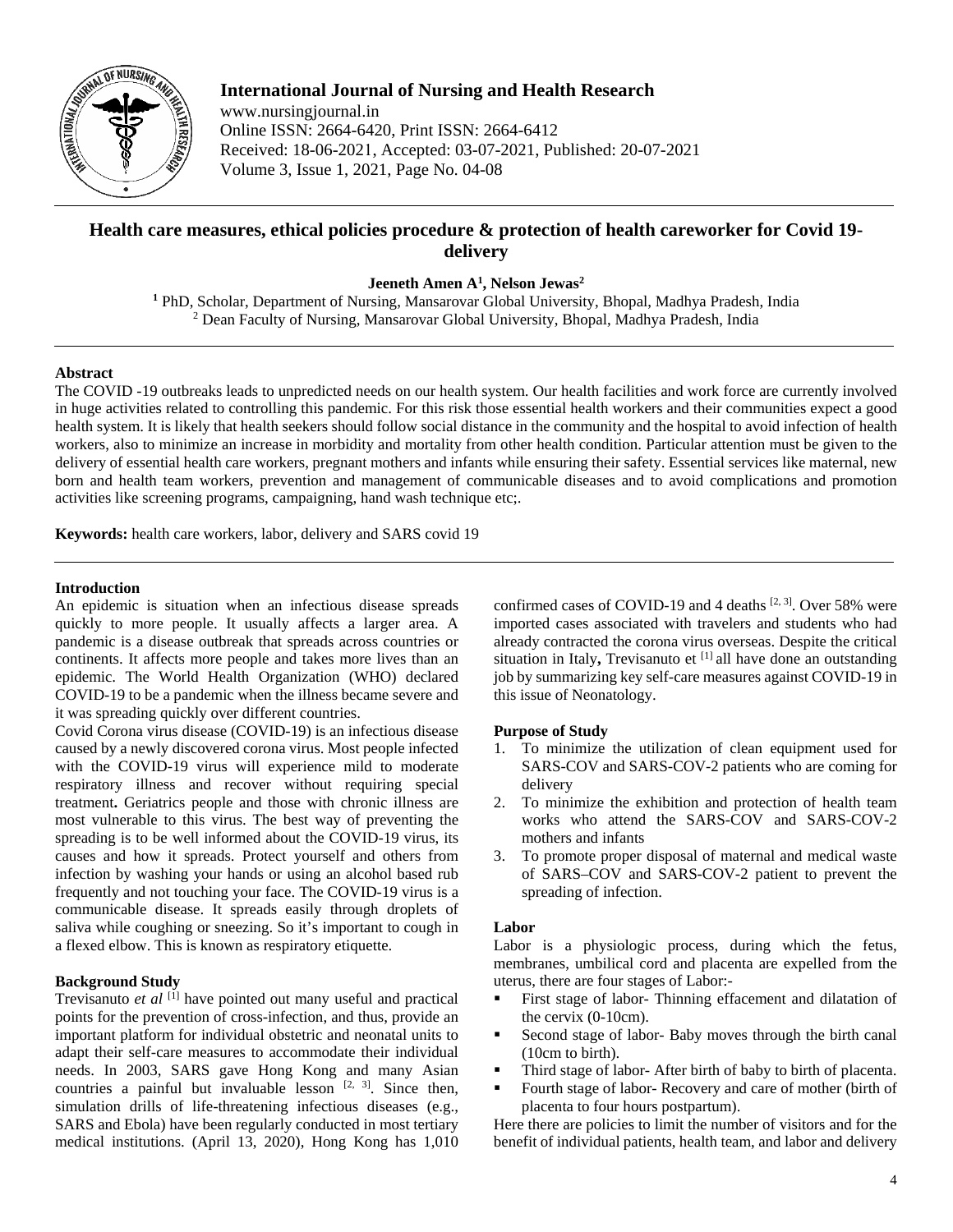units, to reduce the spreading of covid-19.

Visitor Policies: -Many hospitals have implemented a policy of 1 adult visitor for each patient in labor and delivery units. As recommended by the Centers for Disease Control and Prevention and the American College of Obstetricians and Gynecologists, this visitor should be afebrile and screened for symptoms prior to entry  $[4, 5]$ . Other hospital systems have further limitations based on geography (no visitors from the New York City area) or patient location (visitors are not permitted to postpartum units). In an attempt to reduce exposures, several hospital systems in the New York City area announced policies prohibiting all visitors to labor and delivery and postpartum units.<sup>(6)</sup>According to hospital ethics and policies spreading of infection excluding labor and delivery units from visitor prohibition. As noted by the World Health Organization, continuous companionship during labor is recommended for all pregnant women to potentially improve labor outcomes, [7] to improve the rates of vaginal delivery and breastfeeding [8, 9]. Pregnant women who are considered persons under investigation or those have tested positive for SARS-CoV-2. Visitors permitted entry to labor and delivery units will either be negative or positive but asymptomatic must be given visitor screening guidelines. In the case of visitor, a surgical mask would not offer the same level of protection to the visitor as the N95 mask recommended to health care professionals, nor can the hospital system be responsible for conducting visitor fit testing [10] .

There is risk that the visitor of the pregnant patient could also be SARS-CoV-2 positive though asymptomatic due to high rate of infectivity. Some infants will be exposed to the visitor, especially if they are the pregnant patient's partner. Guidelines to physical distance infants, especially if both the patient and visitor are SARS-CoV-2 positive, lack the provisions to isolate themselves from the newborn for 14 days. Furthermore, risk of harm to bonding and breastfeeding initiation exists [11]. The risk to other patients and health care staff can be reduced by requesting the visitor not leave the patient'. A person either positive status or under investigation, the limited health care staff inside the patient room should be protected by appropriate personal protective equipment (PPE). If PPE is unavailable, visitors should not be permitted, because there is an increased risk of spreading the infection.

- 1. Policy Development 1: To ensures visitor policies are enforced in terms of limiting visitors to 1 healthy person.
- 2. Prohibiting reentry,
- 3. Ensuring isolation to the room of a visitor who is or may be infected
- 4. To minimize room transfers, provision of food for visitors.
- 5. PPE may also vary between hospitals. An individual hospital's ability to conduct universal. SARS-CoV-2 testing for patients to visitor policies.

#### **Care of Intrapartum**

- An Isolation room, a full maternal and fetal assessment should be conducted,
- Assess the severity of COVID-19 symptoms,
- Delivery preferably at tertiary care centre.
- Maternal observations including vital signs, respiratory rate & oxygen saturations.
- Monitor the onset of labor.

#### **Covid -19- infection - admitted for delivery**

Susan Mayor Nearly 90% of pregnant women admitted to hospital for delivery who test positive for SARS-CoV-2 have no symptoms of the infection, a small study has found (12).Researchers led by Dena Goffman at Columbia University Irving Medical Center in New York, USA, tested all 215 pregnant women admitted to two New York City hospitals in 2020 for symptoms of covid-19 and for infection with SARS-CoV-2. The results, reported in a letter to the New England Journal of Medicine  $[12]$  showed that four women (1.9%) had fever or other symptoms of covid-19 on admission and tested positive for SARS-CoV-2.On admission, swabs from 210 of the 211 women with no symptoms were tested, and 29 cases (13.7%) were positive for SARS-CoV-2. This means that 29 of the 33 women (87.9%) who tested positive for the virus had no symptoms of covid-19 when admitted to hospital for delivery.

On 1 April small, unpublished analysis of data from the National Health Commission in China claimed that 130 of 166 new infections  $(78%)$  identified in 24 hours were asymptomatic  $^{[13]}$ . However, it was not clear how these cases were identified. And an unpublished Italian study, in which all 3300 people living in the isolated village of the northern Italy were tested, claimed that about half of the 90 people who tested positive for SARS-CoV-2 had no symptoms [14]. In contrast, a report by the World Health Organization on covid-19 in China from February [15] found that "the proportion of truly asymptomatic infections is unclear but appears to be relatively rare and does not appear to be a major driver of transmission." That report concluded, "The majority of the similar rare cases who are asymptomatic on the day of identification went on to spread disease."

#### **Care in Labor**

- To keep oxygen saturation >94%,
- Active COVID-19 is a cause for sepsis and investigates according to guidance.
- Continuous electronic fetal monitoring
- There is no evidence that epidural or spinal analgesia or anesthesia is contraindicated in the presence of corona viruses. Epidural analgesia should therefore be recommended in labor to women with suspected/confirmed COVID-19
- To minimize the need for general anesthesia if urgent delivery is needed.

An individual assessment regarding the risks and benefits of continuing the labor, versus emergency caesarean can resuscitate the mother.

 When caesarean birth or other operative procedure, advised to wearing PPE

#### **Covid-19-Management of a delivery Room**

Since the first report of the new corona virus (COVID-19) infection in December of 2019, it has become rapidly prevalent and been declared as a Public Health Emergency of International Concern by the World Health Organization. There are quite a few cases reported involving delivery with COVID-19 prevented rapid increase in adverse pregnancy outcomes and nosocomial infection in departments of obstetrics and neonatology during the pandemic of COVID-19.to quickly identify high-risk groups and to provide appropriate protection for childbirth and the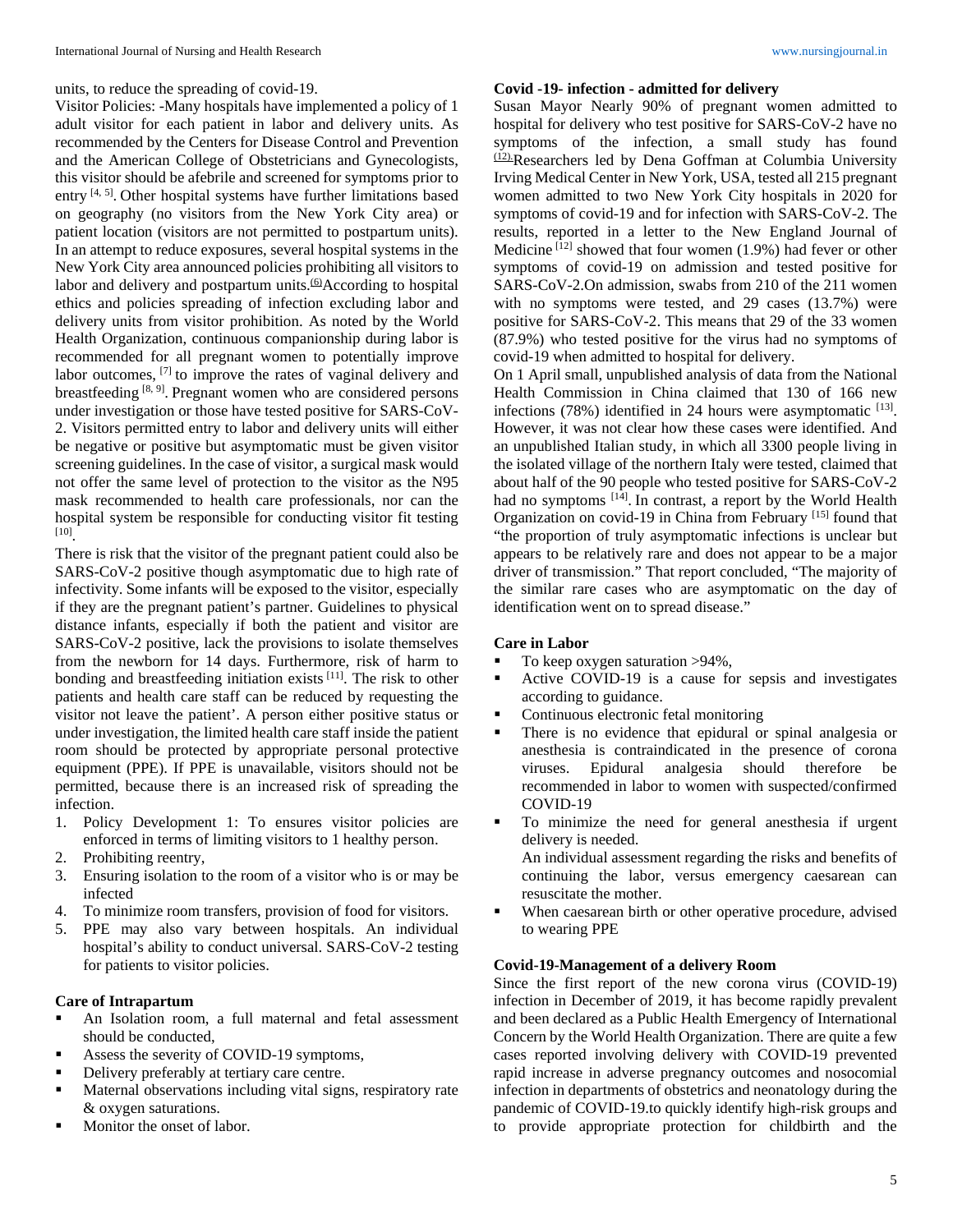puerperium to, comprehensive and continuous training of all staff, based on the particular epidemic prevention and, improve staff's awareness of the prevention and control of COVID-19. To strengthen staff comprehension of the necessary precautions during a COVID-19 epidemic, an assessment of delivery room management [16, 17] we recommend a delivery room processing list and protection [18] for pregnant women with different infection risks, as detailed below;

Protective articles for health workers/mother & infant

- Respiratory protection
- Triple layered surgical mask.
- N95 facemasks.
- These are needed when performing an aerosol-generating procedure or in an area where neonates are being provided respiratory support by CPAP device/ventilator.
- Eye protection
- Goggles (will not be usable by those using vision glasses) or face shield. Body protection
- Long-sleeved water-resistant complete gown including head and shoe cover.
- A single piece head to toe water resistant body cover will be ideal for attending resuscitation in delivery room or OT
- Hand sanitizer
- Well-fitting gloves
- Disposable work cap
- Medical surgical mask
- Medical protective mask
- Protective goggle/face shield
- Positive pressure breathing hood
- **Scrubs**
- Disposable protective suit
- Disposable latex gloves
- Disposable protective shoes cover
- **Hand hygiene**

## **(I)History Collection**

(1)The use of TOCC (Travel, Occupation, Contact and Cluster**)**  [1] history plus clinical features of respiratory and gastrointestinal symptoms could assist in the initial risk-

Stratified surveillance process. Any positive history of the above indicates 'potential risk' status (2) Screening tests, blood routine tests, and C-reactive protein. New corona virus nucleic acid test (3.). A chest CT scan should be performed to observe the lungs if signs or symptoms provide any indication (inform the patients about the necessity of chest CT and ask them to cover their abdomen properly) (.4) Obstetric management should not be delayed by testing for COVID-19.

**(II) Delivery room management** (for vaginal delivery): 1) Pregnant women immediately transferred to an isolated delivery room (avoiding contact with other patients) or negative pressure delivery room and be required to wear surgical mask [19]. Accompanying family must not be permitted.2) Patients should be managed by specific experienced Medical specialists, and to avoid cross-infection;3) As fetal compromise is relatively common in pregnancies complicated by COVID-19 infection, continuous electronic fetal monitoring in labor is recommended for all women suspected with COVID-19, following transfer to

the appropriate delivery room  $[20]$ . 4) Attempts to deliver vaginally recommend caution regarding procedures such as episiotomy and ventouse/forceps delivery.

#### **(III)Emergency Caesarean Section Treatment**

Suspected COVID-19 infection, Multi-disciplinary consultation involving anesthetists, neonatologists, obstetricians, and infectious disease physicians is required before deciding to deliver prematurely in cases of suspected infection, and if caesarean section is indicated, the procedure should be performed in a negative pressure isolation operating room. Based on the patient's respiratory function, the choice of anesthetic mode is determined by the anesthetist

#### **(IV) Postpartum Management (1)**

Postpartum vital signs, uterine contractions, maternal mental health and other conditions of the mother should be monitored, and attention paid to the prevention of postpartum hemorrhage, thrombosis,.(2) For pregnant women with suspected infection, to isolate the newborn  $[20]$ . 14 days of isolation for newborns is recommended  $[21]$ ; (3) there is currently no evidence to support the suspension of breastfeeding in pregnant women with suspected infection, indeed, we advocate breastfeeding, as the wider benefits outweigh the potential risks of transmission through breast milk  $[20]$ . (4) Pregnant woman with suspected or potential infection should undergo diagnostic testing immediately. If infection is confirmed, the corresponding management should follow the previous guidelines for dealing with confirmed cases of COVID-19<sup>[2]</sup>. (5) Daily video clips of infants' activities could be sent to parents to enhance motherbaby bonding be recommended [11]. Since the setup

## **(V) After-Delivery Protection Procedures**

After the mother was transferred to the ward, routine cleaning should be undertaken. The surfaces of the equipment (including the obstetric table, ultrasound machine, and neonatal warm bed) in the isolation delivery room and the negative-pressure delivery room need to be wiped and disinfected immediately, preferably with 1000 mg/L chlorine-containing disinfectant; 75 % ethanol can be used for the non-corrosion resistance instruments [20, 22]

Spraying is not a recommended method of disinfecting the equipment. Dedicated cleaning tools are required to avoid cross contamination. The inspection room should be disinfected with ultraviolet light,  $\geq 60$  min each time, once or twice a day, with at least 30 min ventilation after irradiation. The ultrasound probe should be protected with a dark cloth during the irradiation. The room should be vacated when ultraviolet lamps are used.

#### **(7) Protection of Healthcare Workers**

Members of the healthcare team are confirmed to be crossinfected

- 1. The corona virus would be spread via droplets or through direct contact with fomites (e.g., use of nebulizer, vapor/aero-sol-generating procedures during surgery or use of pressurized gas treatment). Proper protection with appropriate personal protective equipment would be mandatory during these procedures.
- 2. The "gown-up" and "gown-down" areas must be separated to avoid contamination of equipment. The sequence of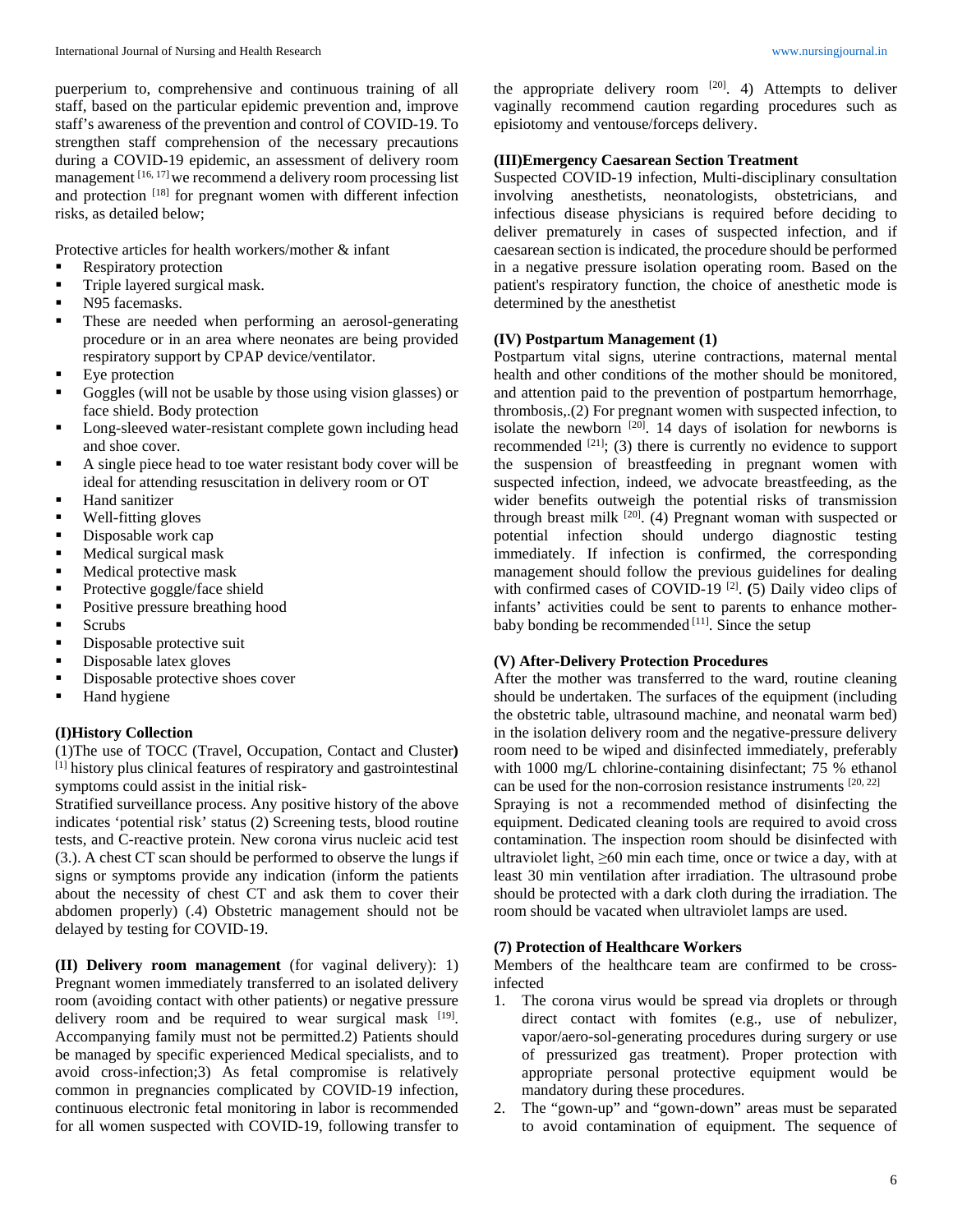gowning-up (i.e., shoe covers  $\rightarrow$  hand-washing  $\rightarrow$ N95 respirator  $\rightarrow$  goggle or visor  $\rightarrow$  cap  $\rightarrow$  waterproof gown  $\rightarrow$ hand rub with 70% alcohol antiseptic agent  $\rightarrow$  latex gloves;

- 3. Gowning-down (i.e., cap  $\rightarrow$  gown  $\rightarrow$  shoe covers  $\rightarrow$  gloves  $\rightarrow$  hand washing  $\rightarrow$  goggle or visor  $\rightarrow$  N95 respirator  $\rightarrow$ hand  $rub \rightarrow new surgical mask)$
- 4. HCWs and could space out the frequency of staff rotation AND required to be quarantined,
- 5. Altering infusion setting of drugs. However, we would not advocate routine periodic RT-PCR testing of asymptomatic HCWs with protected exposure at this stage  $(11)$ ,

# **(8) Medical waste disposal**

Protective supplies used by medical personnel and all patient waste should be regarded as infectious medical waste, which requires double-layer sealing, clear labeling, and airtight transport<sup>[23]</sup>.

If testing of the placenta and/or amniotic fluid is required, strict sampling and sealing should be carried out to avoid contamination of the surface of the container and the spread of infection. The surface of the container should be disinfected before sample inspection to further avoid infection of any personnel.

## **Conclusion**

My experience with COVID-19 suggests that we are in an invisible deadly battle. We must strictly follow the policy and procedure from the hospital, avoid gathering, maintain social distance and regular hand wash, follow a healthy diet and do some exercise and yoga. Frontline workers are the soldiers. As the number of patients increases their work load increases. They are losing their mental and physical stamina. There is no strong evidence that the COVID wave has come to an end. We make shelter belts and save our nation from the deadly tsunami of COVID-19.

# **References**

- 1. Trevisanuto D, Moschino L, Doglioni N, Roehr CC, Gervasi MT, Baraldi E *et al*. Neonatal resuscitation where the mother has a suspected or confirmed novel coronavirus (SARS-CoV-2) infection: suggestion for a pragmatic action plan. Neonatology. Epub ahead of print, 2020.
- 2. Lee N, Hui D, Wu A, Chan P, Cameron P, Joynt GM *et al*. A major outbreak of severe acute respiratory syndrome in Hong Kong. N Engl J Med,2003:348(20):1986-94.
- 3. Hon KL, Leung CW, Cheng WT, Chan PK, Chu WC, Kwan YW *et al*. Clinical presenta-tions and outcome of severe acute respiratory syndrome in children. Lancet,2003:361(9370):1701-3.
- 4. Centers for Disease Control and Prevention. Considerations for inpatient obstetric healthcare settings. Published April 4, 2020. Accessed April 22, 2020. https://www.cdc.gov/coronavirus/2019-ncov/hcp/inpatientobstetric-healthcare-

guidance.html#anchor\_1582067966715

5. American College of Obstetricians and Gynecologists. COVID-19 FAQs for obstetricians-gynecologists, obstetrics. Published March 23, 2020. Accessed April 22, 2020. https://www.acog.org/clinical-information/physicianfaqs/covid-19-faqs-for-ob-gyns-obstetrics

- 6. Caron C, Van Syckle K. Some pregnant women in New York City will have to deliver babies alone. *New York Times*. 24, 2020. Accessed April 7, 2020. https://www.nytimes.com/2020/03/24/parenting/coronaviru s-labor-birth.html
- 7. World Health Organization. Companion of choice during labour and childbirth for improved quality of care. Published 2016. Accessed April 17, 2020. https://apps.who.int/ iris/bitstream/handle/10665/250274/WHO-RHR-16.10-eng. pdf;jsessionid=C416229E2871679B16D791787E1CF326
- 8. Kozhimannil KB, Hardeman RR, Attanasio LB, Blauer-Peterson C, O'Brien M. Doula care, birth outcomes, and costs among Medicaid beneficiaries. Am J Public Health. 2013:103(4):e113-e121. Doi:10.2105/AJPH.2012.301201 PubMedGoogle ScholarCrossref
- 9. Bohren MA, Hofmeyr GJ, Sakala C, Fukuzawa RK, Cuthbert A. Continuous support for women during childbirth. *Cochrane Database Syst Rev*, 2017, 7. CD003766.PubMedGoogle Scholar
- 10. Snowden JM, Tilden EL, Snyder J, Quigley B, Caughey AB, Cheng YW *et al*. Planned out-of-hospital birth and birth outcomes. N Engl J Med,2015:373(27):2642-2653. Doi:10.1056/NEJMsa1501738PubMedGoogle ScholarCrossref
- 11. Ng PC, So KW, Leung TF, Cheng FW, Lyon DJ, Wong W *et al*. Infection control for SARS in a tertiary neonatal centre. Arch Dis Child Fetal Neonatal Ed,2003:88(5):F405-9.
- 12. Sutton D, Fuchs K, D'Alton M, Goffman D. Universal screening for SARS-CoV-2 in women admitted for delivery. N Engl J Med, 2020. Doi: 10.1056/NEJMc200931 6. Pmid:32283004
- 13. Day M. Covid-19: four fifths of cases are asymptomatic, China figures indicate. BMJ2020;369:m1375. Doi:10.1136/bmj.m1375 pmid:32241884
- 14. Day M*. Covid-19:* identifying and isolating asymptomatic people helped eliminate virus in Italian village. BMJ2020;368:m1165. Doi:10.1136/bmj.m1165 pmid:32205334
- 15. World Health Organization. Report of the WHO-China joint mission on coronavirus disease 2019 (COVID-19). Feb 2020. www.who.int/docs/default-source/coronaviruse/whochina-joint-mission-on-covid-19-final-report.pdf.
- 16. National Health Commission of the People's Republic of China. Technical guidelines for the prevention and control of COVID-19 infection in medical institutions -first edition, 2020. [Internet] http://www.nhc.gov.cn/yzygj/s7659/ 202001/b91fdab7c304431eb082d67847d27e14.shtml Available from: [Google Scholar]
- 17. National Health Commission of the People's Republic of China. Notice of the General Office of the National Health Commission on further strengthening the prevention and control of infections in medical institutions during the Epidemic, 2020. [Internet] http://www.nhc.gov.cn/xcs/ zhengcwj/ 202003/0c85996bb762437581e98317365fa01c. shtml Available from: [Google Scholar]
- 18. Li C, Huang X, Cai M. Expert consensus on personal protection in different regional posts of medical institutions during COVID-19 epidemic period. Chin J Infec